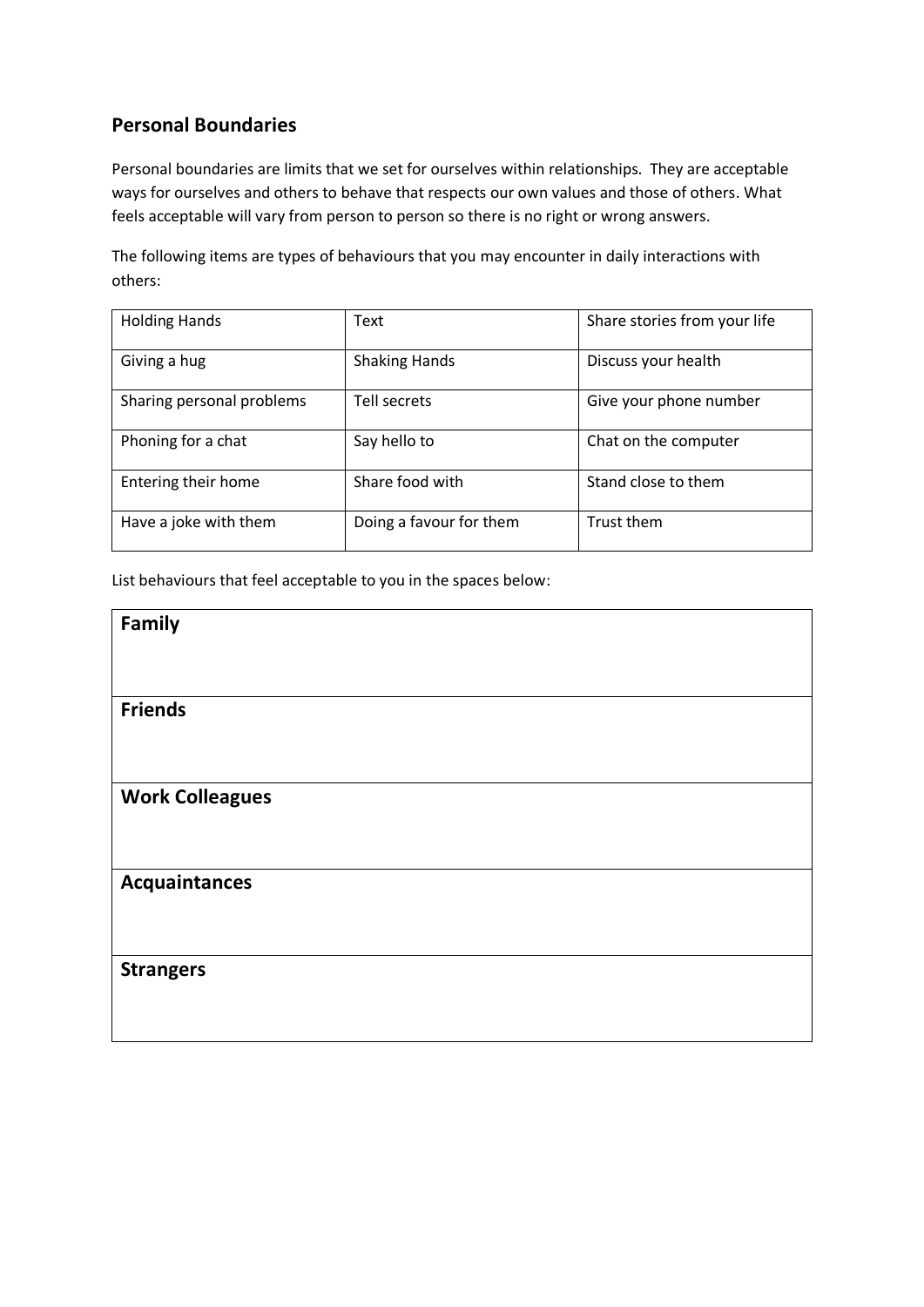### **Personal Boundaries continued…**

Place a tick in the box for each row to show where your boundaries lie for each set of people.

Personal boundaries are limits that we set for ourselves within relationships. Our boundaries can be tight or loose or healthy. Our boundaries can vary depending on who we are with and what culture we live in.

# **Tight**

Avoids close relationships, unlikely to ask for help, protective of personal information, detached, avoids others through fear of possible rejection.

#### **Loose**

Overshares personal information with others, difficulty saying no to the requests of others, overinvolved with others problems, dependent on the opinions of others, accepting of mistreatment, fear of rejection if don't comply.

## **Healthy**

Values others opinions, doesn't compromise needs for others, shares personal information appropriately, knows personal needs and can communicate them, can say no and accept when others say no.

|                 | Tight | Loose | Healthy |
|-----------------|-------|-------|---------|
| Family          |       |       |         |
| Partner         |       |       |         |
| Friends         |       |       |         |
| Work Colleagues |       |       |         |
| Acquaintances   |       |       |         |
| Strangers       |       |       |         |

- Adapted from Therapistaid.com

<sup>5</sup> Extracts fro[m www.skillsyouneed.com](http://www.skillsyouneed.com/)